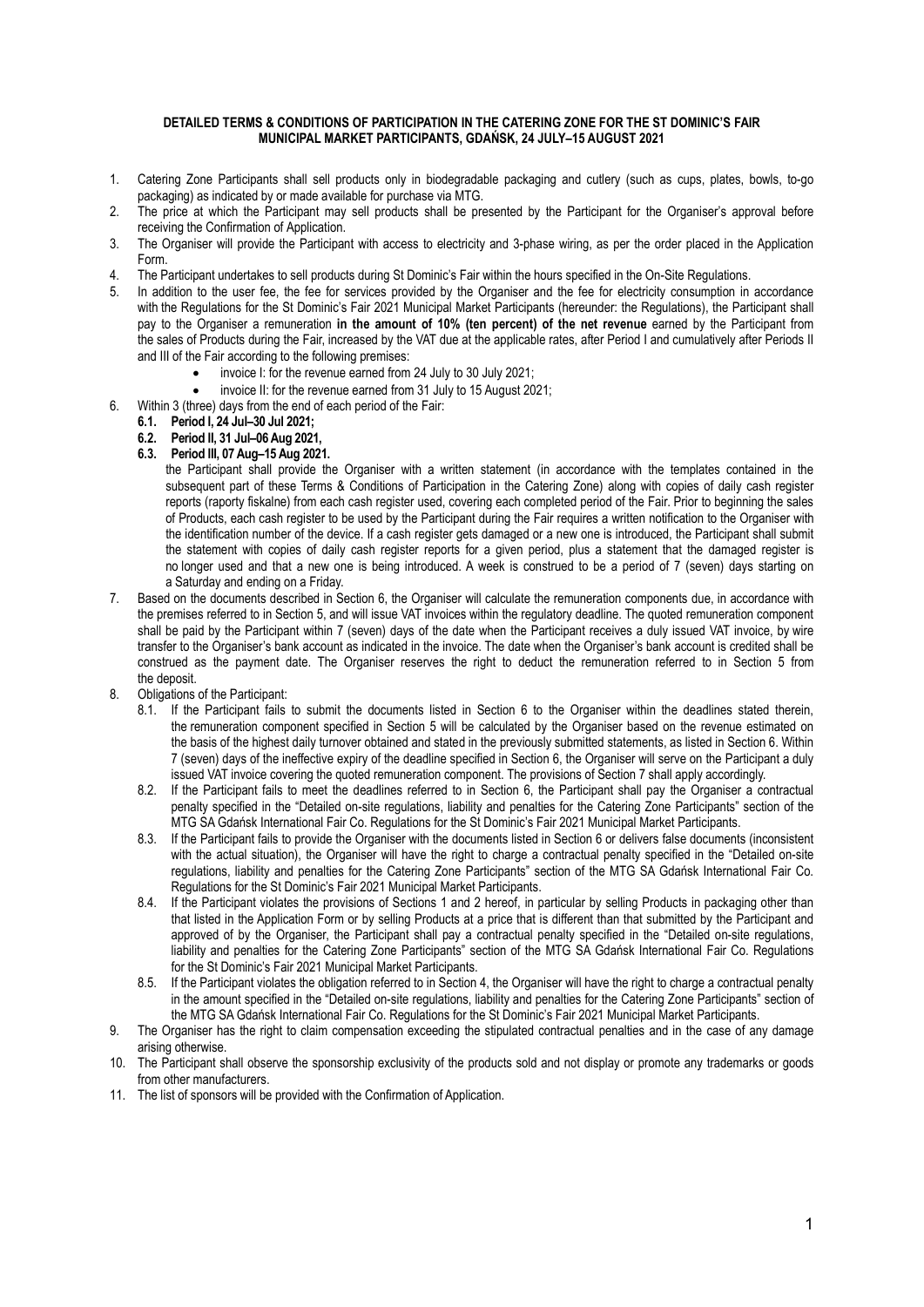APPL NO. ………………. STALL NO. ………………...

# ST DOMINIC'S FAIR 2021

Statement: Notification of the cash registers used by the Participant

……………………………………………………………………………………

…………………………………………………………………………………… /first and last name, Company name/

qty of cash registers ………………………………………………… on the following days ……………………………………………………………..

| No. | Cash register No. |
|-----|-------------------|
| ι.  |                   |
|     |                   |
| 2.  |                   |
|     |                   |
| 3.  |                   |
|     |                   |
| 4.  |                   |
|     |                   |

……………………………………………... /signature of the person making the Statement/

Statement date ……………………… …………………………………

/signature of Statement recipient/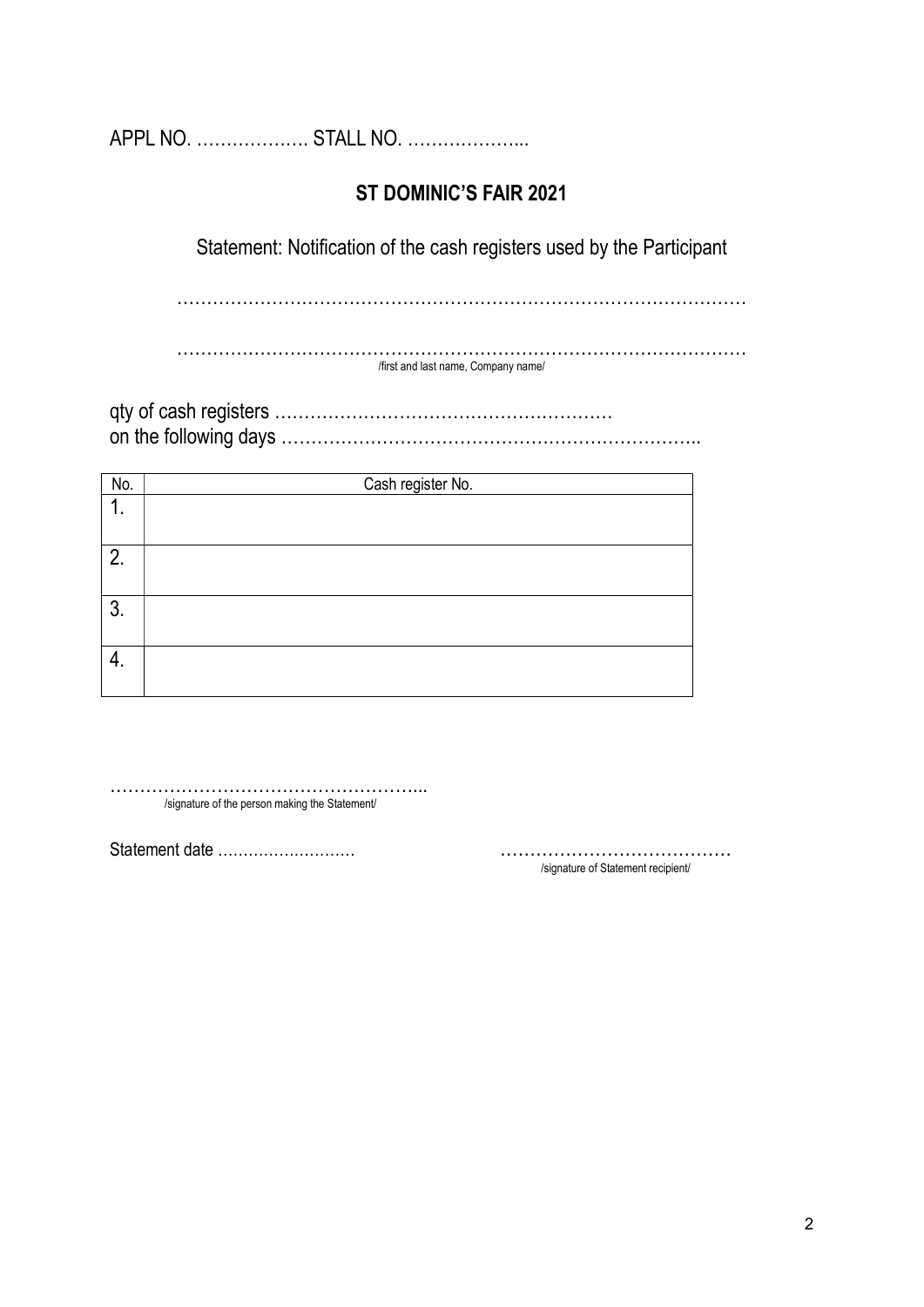APPL NO. ................... STALL NO. ...................... accounting period I

Statement on the revenue earned by the Participant

| first and last name, Company name/ |
|------------------------------------|
|                                    |
|                                    |

| No.       | Date          | Daily cash register<br>report No. | Net sales value | VAT value | Gross sales value<br>(incl. VAT) |
|-----------|---------------|-----------------------------------|-----------------|-----------|----------------------------------|
| 1.        | 24 Jul        |                                   |                 |           |                                  |
| 2.        | 25 Jul        |                                   |                 |           |                                  |
| 3.        | 26 Jul        |                                   |                 |           |                                  |
| 4.        | 27 Jul        |                                   |                 |           |                                  |
| 5.        | 28 Jul        |                                   |                 |           |                                  |
| 6.        | 29 Jul        |                                   |                 |           |                                  |
| 7.        | <b>30 Jul</b> |                                   |                 |           |                                  |
| IN TOTAL: |               |                                   |                 |           |                                  |

……………………………………………... /signature of the person making the Statement/

Statement date ………………………

…………………………………. /signature of Statement recipient/

St Dominic's Fair 2021 accounting periods: Period I 24 Jul-30 Jul 2021 (7 days); Period II 31 Jul–6 Aug 2021 (7 days); Period III 7 Aug–15 Aug 2021 (9 days);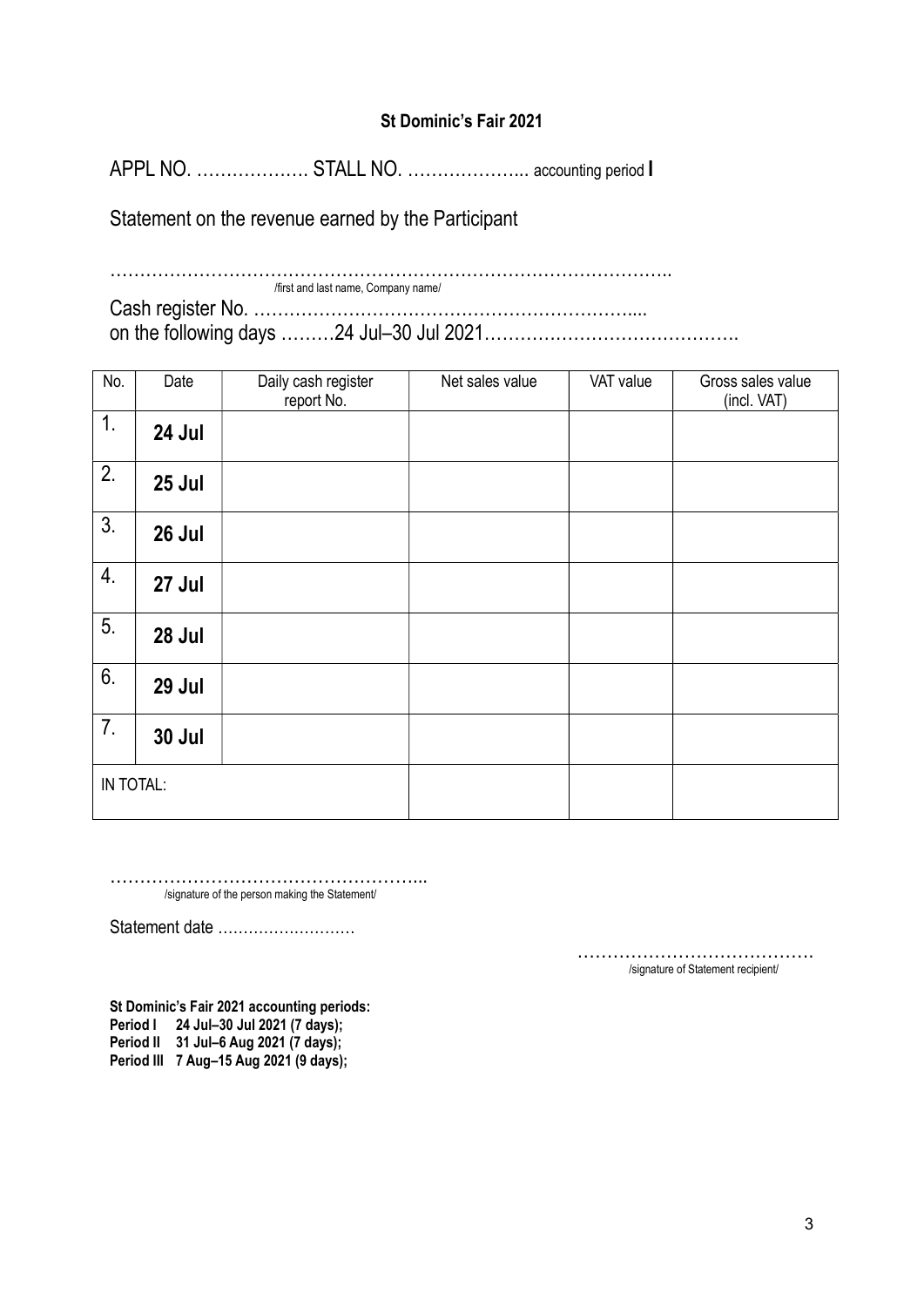APPL NO. ................... STALL NO. ...................... accounting period: II

Statement on the revenue earned by the Participant

| first and last name, Company name/       |
|------------------------------------------|
|                                          |
| on the following days 31 Jul- 6 Aug 2021 |

| No.       | Date          | Daily cash register<br>report No. | Net sales value | VAT value | Gross sales value<br>(incl. VAT) |
|-----------|---------------|-----------------------------------|-----------------|-----------|----------------------------------|
| 1.        | <b>31 Jul</b> |                                   |                 |           |                                  |
| 2.        | 1 Aug         |                                   |                 |           |                                  |
| 3.        | 2 Aug         |                                   |                 |           |                                  |
| 4.        | 3 Aug         |                                   |                 |           |                                  |
| 5.        | 4 Aug         |                                   |                 |           |                                  |
| 6.        | 5 Aug         |                                   |                 |           |                                  |
| 7.        | 6 Aug         |                                   |                 |           |                                  |
| IN TOTAL: |               |                                   |                 |           |                                  |

……………………………………………... /signature of the person making the Statement/

Statement date ………………………

…………………………………. /signature of Statement recipient/

St Dominic's Fair 2021 accounting periods: Period I 24 Jul-30 Jul 2021 (7 days); Period II 31 Jul–6 Aug 2021 (7 days); Period III 7 Aug–15 Aug 2021 (9 days);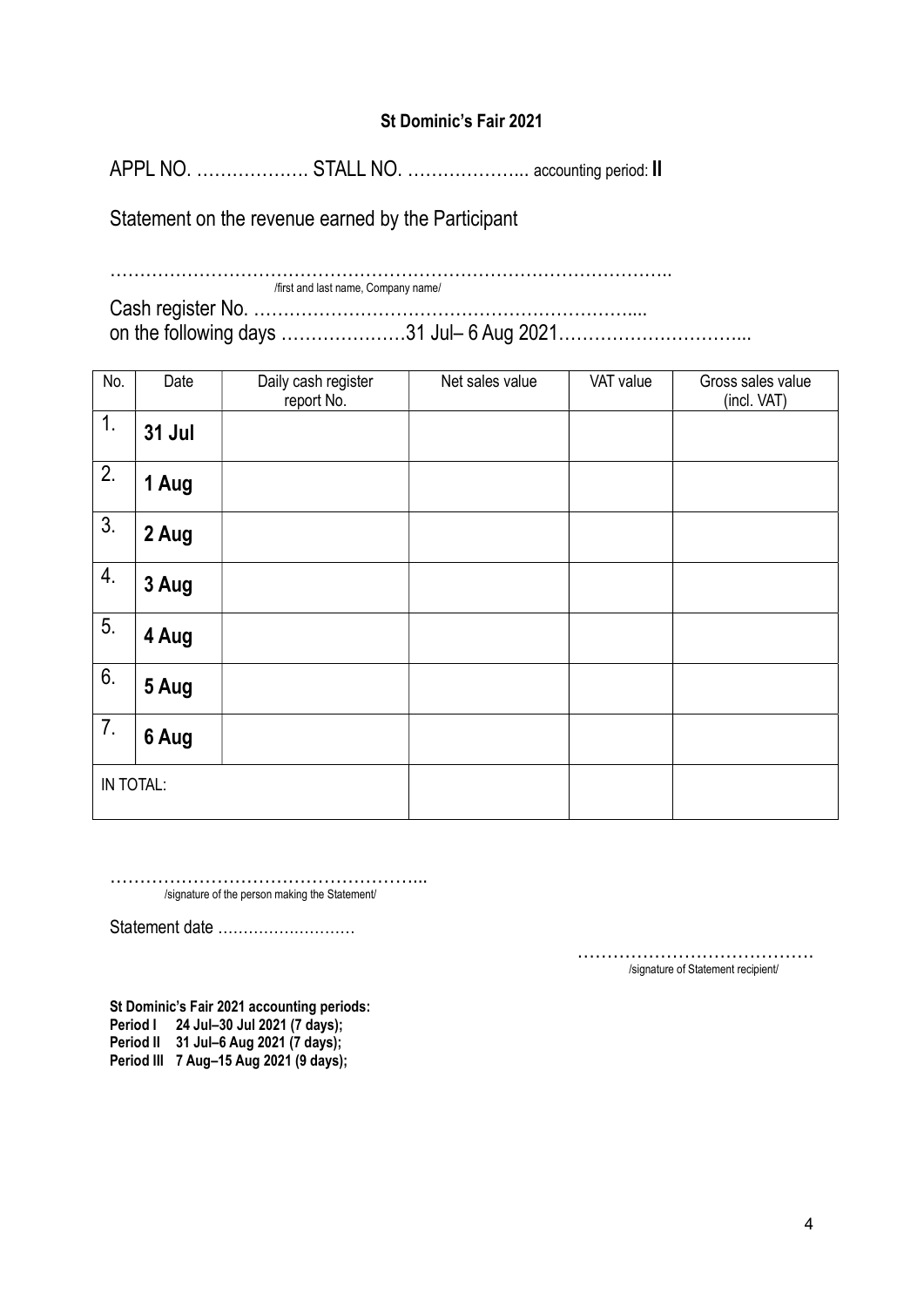APPL NO. ................... STALL NO. ....................... accounting period: III

Statement on the revenue earned by the Participant

| /first and last name, Company name/ |
|-------------------------------------|
|                                     |
|                                     |

| No.       | Date   | Daily cash register<br>report No. | Net sales value | VAT value | Gross sales value<br>(incl. VAT) |
|-----------|--------|-----------------------------------|-----------------|-----------|----------------------------------|
| 1.        | 7 Aug  |                                   |                 |           |                                  |
| 2.        | 8 Aug  |                                   |                 |           |                                  |
| 3.        | 9 Aug  |                                   |                 |           |                                  |
| 4.        | 10 Aug |                                   |                 |           |                                  |
| 5.        | 11 Aug |                                   |                 |           |                                  |
| 6.        | 12 Aug |                                   |                 |           |                                  |
| 7.        | 13 Aug |                                   |                 |           |                                  |
| 8.        | 14 Jul |                                   |                 |           |                                  |
| 9.        | 15 Aug |                                   |                 |           |                                  |
| IN TOTAL: |        |                                   |                 |           |                                  |

……………………………………………... /signature of the person making the Statement/

Statement date ………………………

…………………………………. /signature of Statement recipient/

St Dominic's Fair 2021 accounting periods:

Period I 24 Jul–30 Jul 2021 (7 days);

Period II 31 Jul–6 Aug 2021 (7 days);

Period III 7 Aug–15 Aug 2021 (9 days);